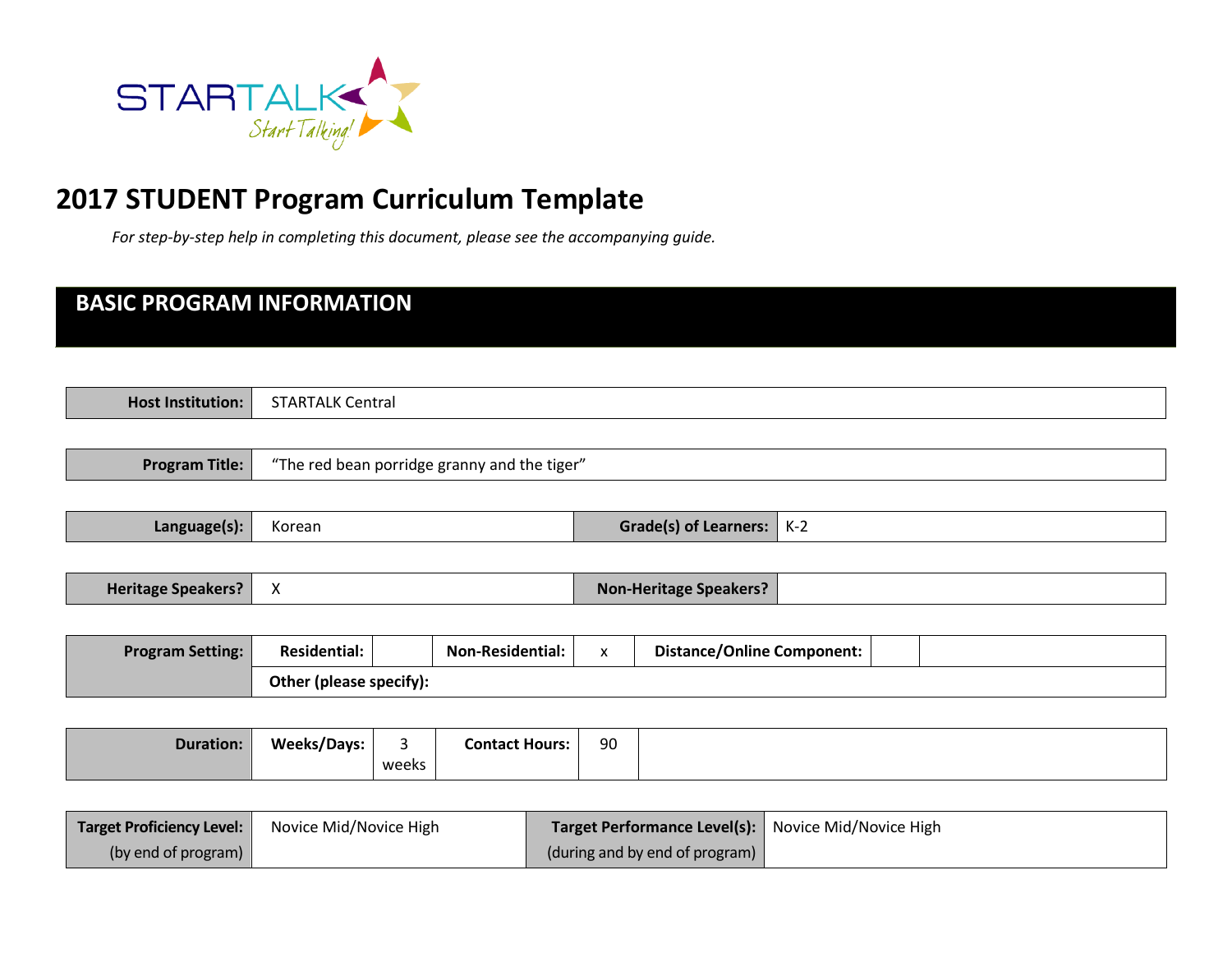| Curriculum designed by: | Kyoung-Sun Cho    |
|-------------------------|-------------------|
| Email:                  | sunnyc303@msn.com |

#### **STARTALK-endorsed Principles for Effective Teaching and Learning**

- Implementing a standards-based and thematically organized curriculum
- Facilitating a learner-centered classroom
- Using target language and providing comprehensible input for instruction
- Integrating culture, content, and language in a world language classroom
- Adapting and using age-appropriate authentic materials
- Conducting performance-based assessment

### **STAGE 1: What will learners be able to do with what they know by the end of the program?**

#### **Program Overview and Theme**

In a paragraph, provide a brief overview of your program. What is the theme that will guide standards-based instruction and learning throughout the program? What will learners experience during the program? What do you hope learners will be able to do after the program ends?

This program is designed for heritage students in grades K to 2 with some previous experience with Korean. Students will be introduced to Korea's folktale, "The Red Bean Porridge Granny and the Tiger." The story is about an old lady who was always nice to her non-human friends and was one day saved by them from being eaten by a tiger. The mean tiger is beaten up and thrown in the river by the non-human friends in a very hilarious way. The story gives children the message that, if they are nice to others, others will help them when they are in trouble. Through the story, students will explore a small mountain village in Korea and see the life of the Granny. At the end of the program, students will be able to compare the life style of the Granny with their own. They will also be able to introduce themselves and others and talk about the members of their family. For their culminating project, students will draw and write about their family and daily routines. The teacher will collect and organize all the students' work to help students make their own portfolios.

#### **Learning Targets**

Identify the learning targets for your program. First, choose the NCSSFL-ACTFL Global Can-Do Benchmarks that are appropriate to learners' proficiency level(s) and your program goals. Then, select program specific NCSSFL-ACTFL Can-Do Statements that reflect the specific content of your program or create your own.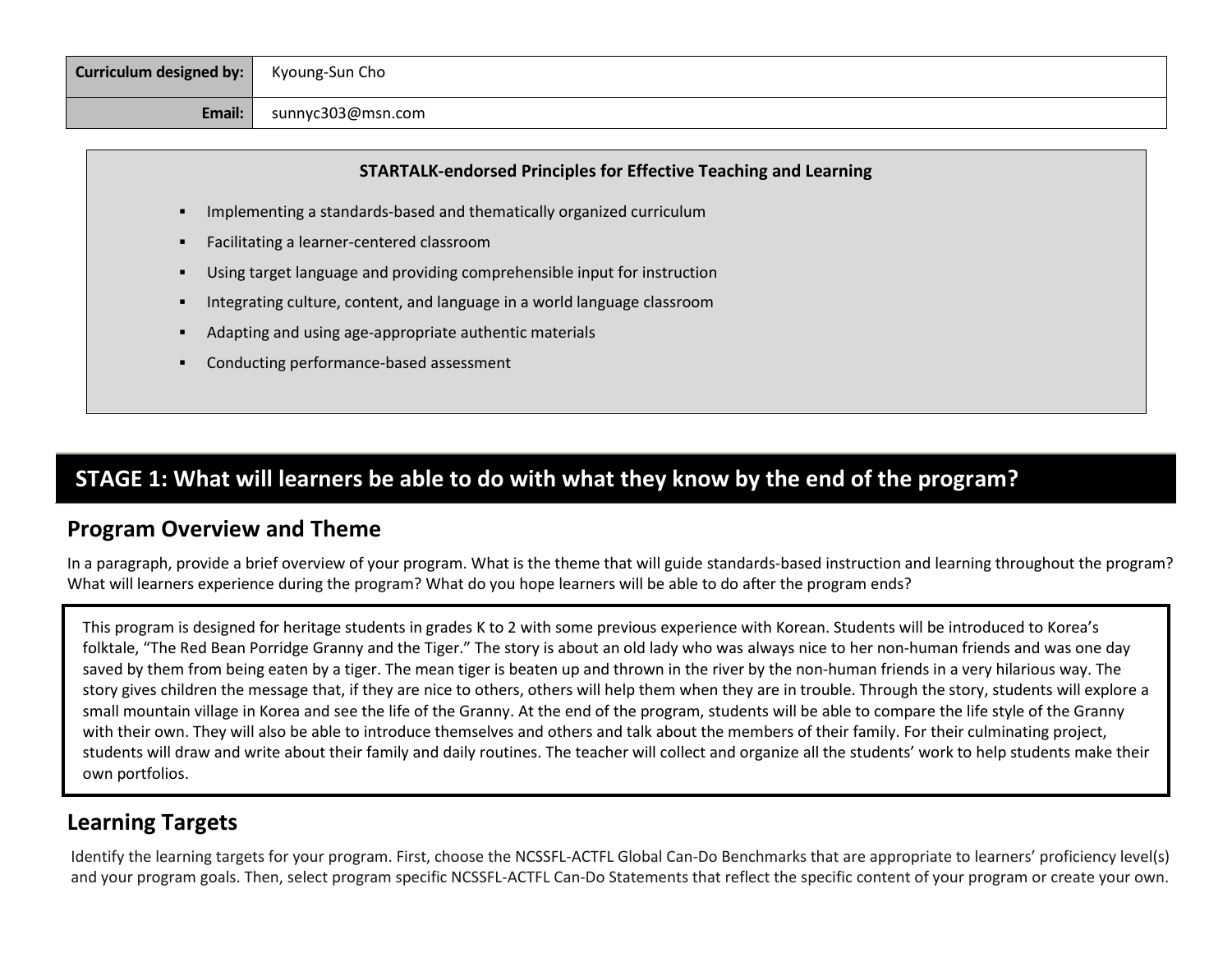Attention to and balance of the various modes will depend on your program goal(s). A master list of the NCSSFL-ACTFL Global Can-Do Benchmarks and Can-Do Statements is available at [https://startalk.umd.edu/resources/NCSSFL\\_ACTFLCanDos.pdf.](https://startalk.umd.edu/resources/NCSSFL_ACTFLCanDos.pdf) You will then be able to use LinguaFolio® Online to document the learning targets you've selected.

| <b>NCSSFL-ACTFL GLOBAL CAN-DO BENCHMARKS</b><br>Be sure to label the mode and proficiency level of each statement.                                                                                                                                                                                 | <b>PROGRAM CAN-DO STATEMENTS</b><br>OR NCSSFL-ACTFL CAN-DO STATEMENTS<br>Number the Can-Do statements here and then transfer to Stage 3.                                                                                                                                                                                                                                                                                                                                                                                            |  |  |
|----------------------------------------------------------------------------------------------------------------------------------------------------------------------------------------------------------------------------------------------------------------------------------------------------|-------------------------------------------------------------------------------------------------------------------------------------------------------------------------------------------------------------------------------------------------------------------------------------------------------------------------------------------------------------------------------------------------------------------------------------------------------------------------------------------------------------------------------------|--|--|
| <b>Interpersonal Speaking</b>                                                                                                                                                                                                                                                                      |                                                                                                                                                                                                                                                                                                                                                                                                                                                                                                                                     |  |  |
| Novice Mid: I can communicate on very familiar topics using a variety of words and<br>phrases that I have practiced and memorized.<br>Novice High: I can communicate and exchange information on familiar topics using<br>phrases and simple sentences, sometimes supported by memorized language. | 1. I can exchange greetings with a partner.<br>2. I can have a simple conversation with a partner covering<br>greetings, name, age, and what grade I am in.<br>3. I can ask and answer questions about objects in a picture and a<br>storybook using short phrases or simple sentences.<br>4. I can ask and answer questions about the pictures in a<br>storybook using descriptive words<br>5. I can ask and answer questions about family members using<br>phrases or simple sentences.                                           |  |  |
| <b>Presentational Speaking</b>                                                                                                                                                                                                                                                                     |                                                                                                                                                                                                                                                                                                                                                                                                                                                                                                                                     |  |  |
| Novice Mid: I can present information about myself and some other very familiar<br>topics using a variety of words, phrases, and memorized expressions.<br>Novice High: I can present basic information on familiar topics using language I have<br>practiced using phrases, and simple sentences. | 6. I can count to 31 and say how many red beans I have and who<br>has the most in front of the class.<br>7. I can introduce my friend(s) to my group in simple sentences.<br>8. I can draw my favorite dish and explain my drawing to my<br>group.<br>I can tell what objects are in which section of the house to my<br>9.<br>group members.<br>10. I can tell the whole group who is where and doing what,<br>using the words for the different family members, the<br>different sections of my house and different action words. |  |  |
| <b>Presentational Writing</b>                                                                                                                                                                                                                                                                      |                                                                                                                                                                                                                                                                                                                                                                                                                                                                                                                                     |  |  |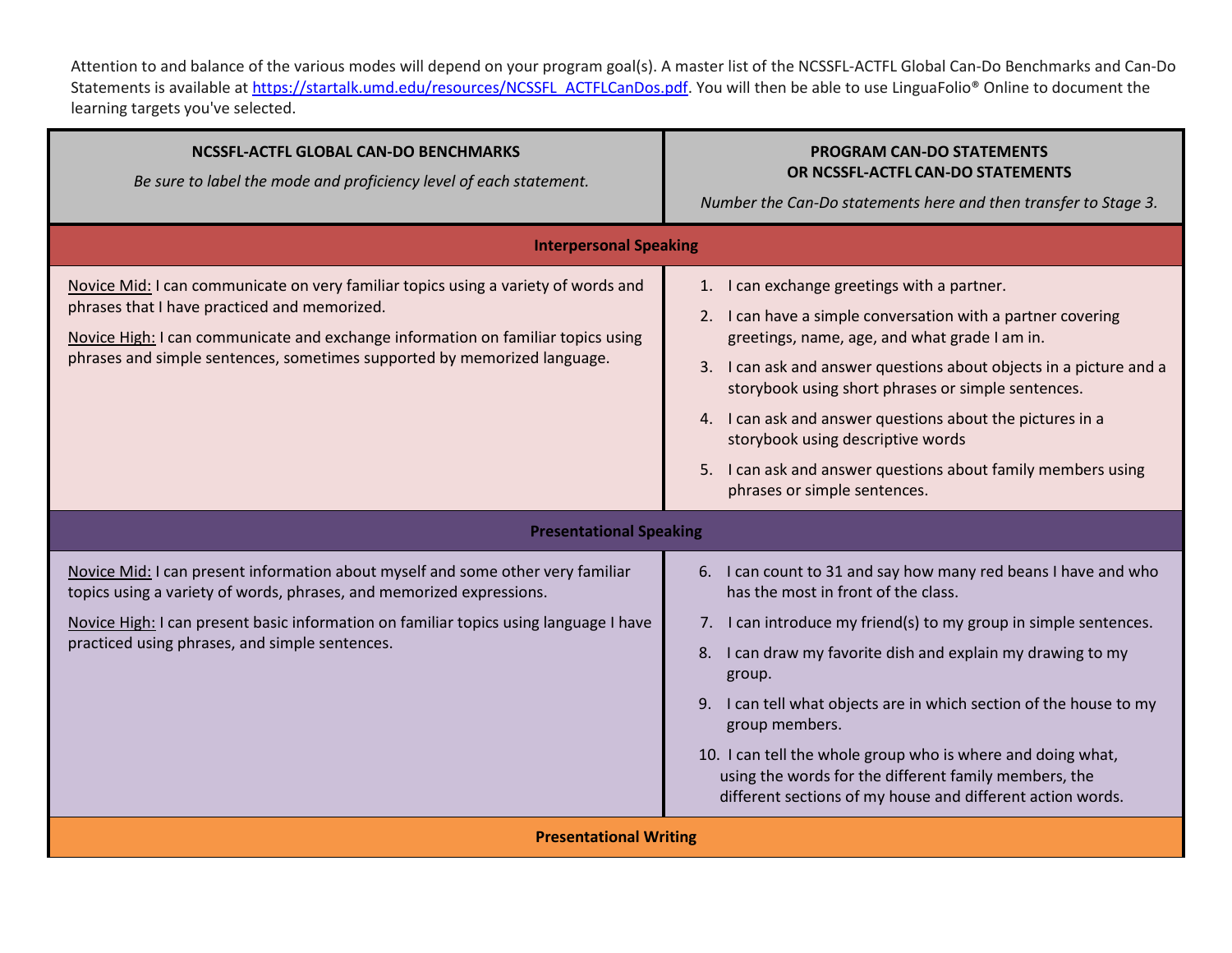| Novice Mid: I can write lists and memorized phrases on familiar topics.<br>Novice High: I can write short messages and notes on familiar topics related to<br>everyday life.                                                                                                                                                             | 11. I can write simple phrases about myself on a leaf for a class<br>name tree.<br>12. I can describe a person's attire with three sentences, using<br>colors and correct clothing vocabulary.<br>13. I can write in the correct column of a T-chart the names of<br>places around me and the names of places around the<br>grandma.<br>14. I can write who is where, using the words for the different<br>family members and the different sections of my house.                                                                                                                                                                                                                                                                           |
|------------------------------------------------------------------------------------------------------------------------------------------------------------------------------------------------------------------------------------------------------------------------------------------------------------------------------------------|---------------------------------------------------------------------------------------------------------------------------------------------------------------------------------------------------------------------------------------------------------------------------------------------------------------------------------------------------------------------------------------------------------------------------------------------------------------------------------------------------------------------------------------------------------------------------------------------------------------------------------------------------------------------------------------------------------------------------------------------|
| <b>Interpretive Listening</b>                                                                                                                                                                                                                                                                                                            |                                                                                                                                                                                                                                                                                                                                                                                                                                                                                                                                                                                                                                                                                                                                             |
| Novice Mid: I can recognize some familiar words and phrases when I hear them<br>spoken.<br>Novice High: I can often understand words, phrases, and simple sentences related<br>to everyday life. I can recognize pieces of information and sometimes understand<br>the main topic of what is being said.                                 | 15. I can recognize and understand words and phrases describing<br>the colors of objects.<br>16. I can understand with the help of pictures and videos, oral<br>explanations of why Korean people eat red bean porridge on<br>the winter solstice.<br>17. I can understand with the help of pictures and my teacher's<br>explanation, the story of "the Red Bean Porridge Granny and<br>the Tiger."<br>18. I can recognize some words, phrases, or sentences when my<br>teacher reads sentences about grandma's attire and ours.<br>19. I can recognize some words, phrases, or sentences when my<br>teacher says who lives where.<br>20. I can recognize words, phrases, or sentences about houses,<br>family members, and simple actions. |
| <b>Interpretive Reading</b>                                                                                                                                                                                                                                                                                                              |                                                                                                                                                                                                                                                                                                                                                                                                                                                                                                                                                                                                                                                                                                                                             |
| Novice Mid: I can recognize some letters or characters. I can understand some<br>learned or memorized words and phrases when I read.<br>Novice High: I can understand familiar words, phrases, and sentences within short<br>and simple texts related to everyday life. I can sometimes understand the main idea<br>of what I have read. | 21. I can read simple sentences describing the four seasons.<br>22. I can recognize the names of places and match them with the<br>correct pictures.                                                                                                                                                                                                                                                                                                                                                                                                                                                                                                                                                                                        |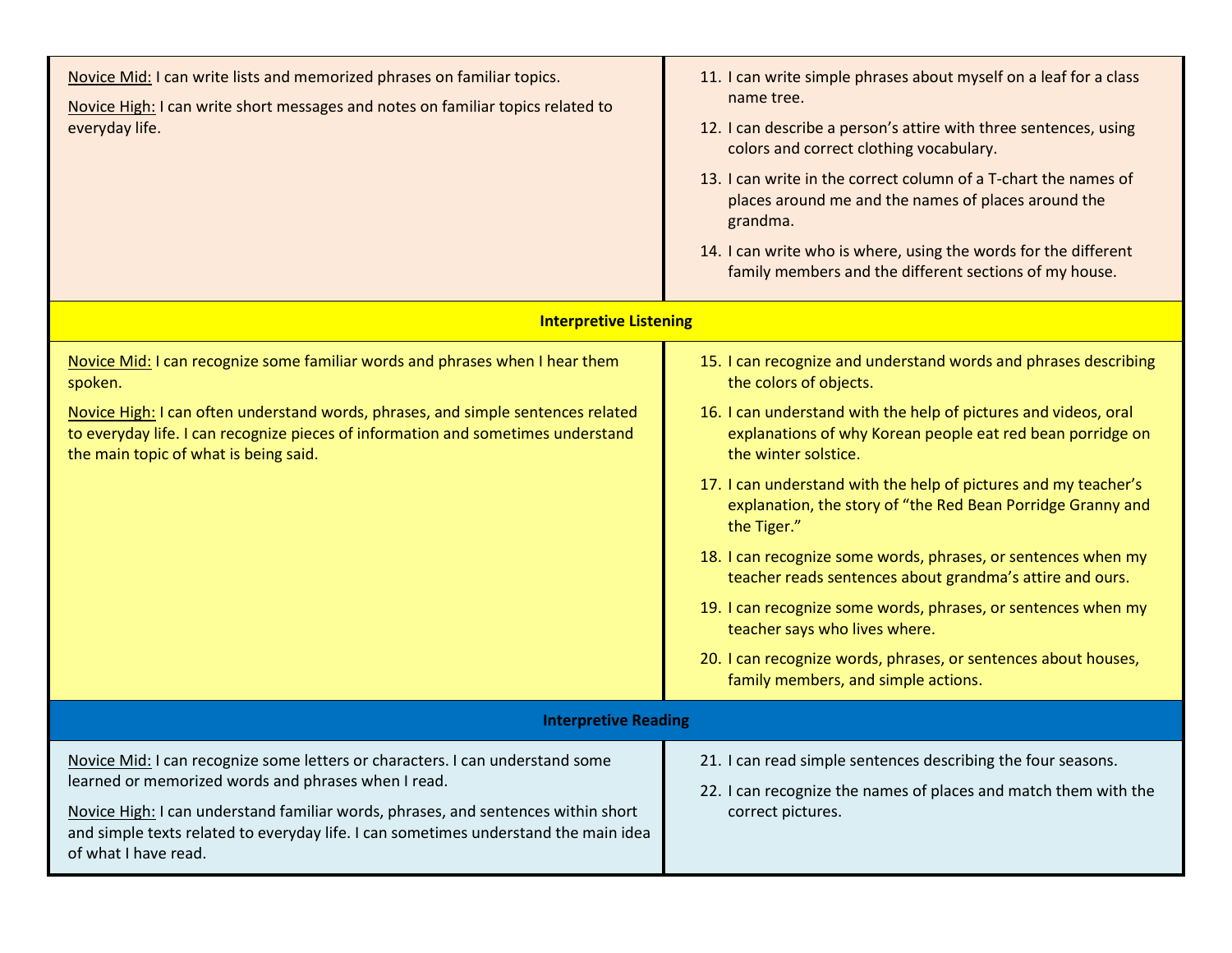| 23. I can read the names of foods on sticky notes and put the notes<br>in the like section, the don't-like section, or in the middle<br>section of a Venn diagram. |
|--------------------------------------------------------------------------------------------------------------------------------------------------------------------|
| 24. I can recognize, from the video screen, the words and phrases<br>that I have learned.                                                                          |

## **STAGE 2: How will learners demonstrate what they can do with what they know by the end of the program?**

### **Summative Performance Assessment**

Describe the *major summative* performance assessments you will use for each of the three communicative modes. These assessments will provide evidence that learners have achieved the program learning objectives.

| <b>INTERPRETIVE TASK</b>                                                                                                            | <b>INTERPERSONAL TASK</b>                                                                                                                                                     | <b>PRESENTATIONAL TASK</b>                                                                                                                                                                                                  |
|-------------------------------------------------------------------------------------------------------------------------------------|-------------------------------------------------------------------------------------------------------------------------------------------------------------------------------|-----------------------------------------------------------------------------------------------------------------------------------------------------------------------------------------------------------------------------|
| Learners understand, interpret, and analyze what<br>is heard, read, or viewed on a variety of topics.                               | Learners interact and negotiate meaning in<br>spoken, or written conversations to share<br>information, reactions, feelings, and opinions.                                    | Learners present information, concepts, and ideas<br>to inform, explain, persuade, and narrate on a<br>variety of topics using appropriate media and<br>adapting to various audiences of listeners,<br>readers, or viewers. |
| Given a sheet of words they have learned in the<br>story, students will read and match the words<br>with the pictures on the sheet. | Students will ask and answer questions with a<br>partner about family members in each other's<br>picture books.                                                               | Students will present about their house and family<br>members, using the words for the different family<br>members, the different sections of their house,                                                                  |
| Students will put pictures of the scenes in order<br>after listening to a story.                                                    | Students will ask and answer questions with a<br>partner as they draw out of a bag images of<br>animals, naming the animal and saying whether<br>they like the animal or not. | and different action words.                                                                                                                                                                                                 |

### **STAGE 3: What will prepare learners to demonstrate what they can do with what they know?**

#### **Learning Experiences**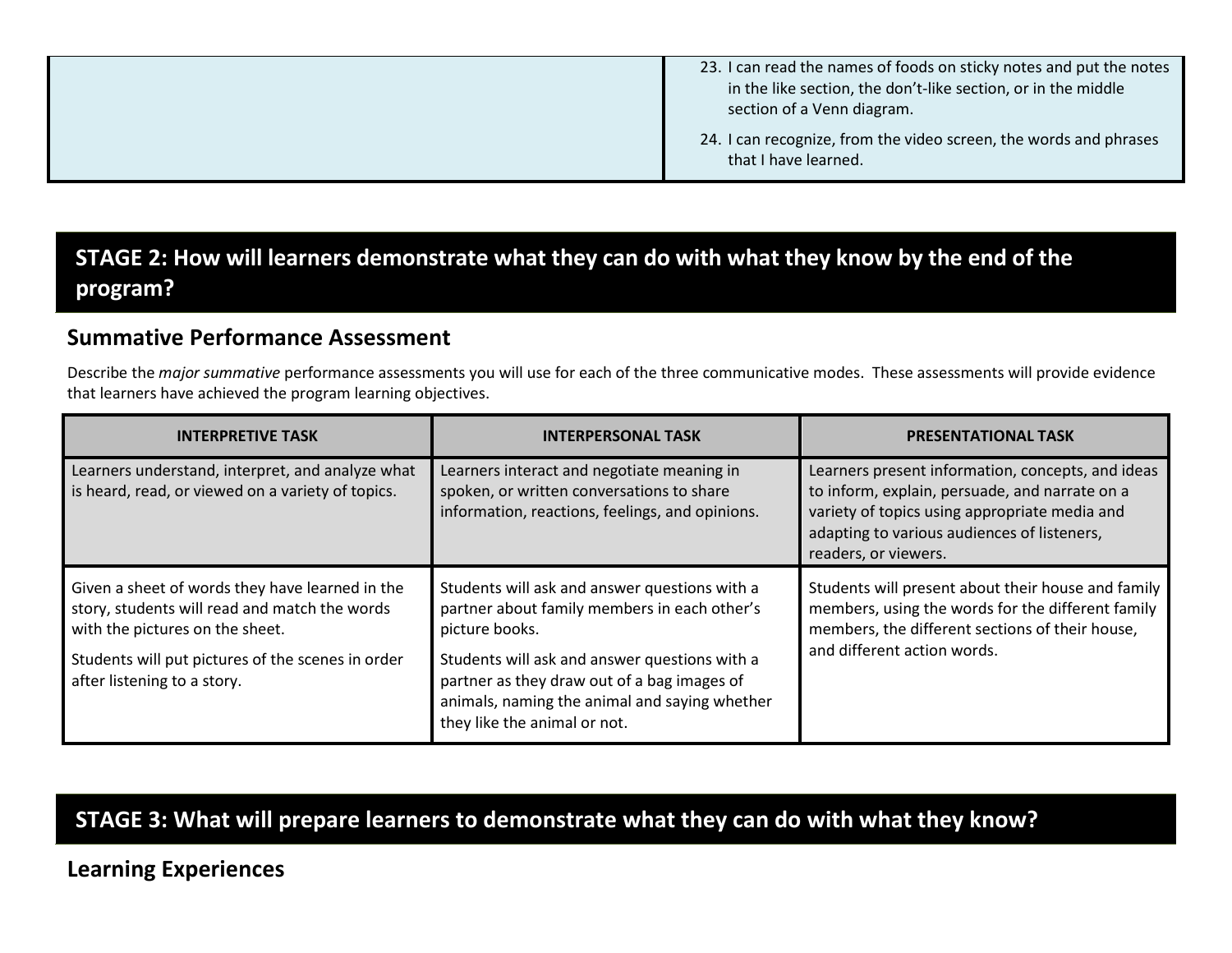In this section, list the major learning experiences and related evidence of learning from the beginning through the end of your unit/program. Complete the first column with the program Can-Dos developed or identified in Stage 1. In the second column, determine the specific linguistic, cultural, and other subject matter knowledge and skills that learners will acquire as they work with your program theme. In the third column, indicate the learning experiences that will allow learners to develop these skills and knowledge so that they can perform the summative tasks identified in Stage 2.

| <b>PROGRAM CAN-DO STATEMENTS</b><br><b>NCSSFL-ACTFL CAN-DO STATEMENTS</b><br>Learners can                    | LANGUAGE, CULTURE, CONTENT<br>Learners need to use                                                                                                                                  | <b>MAJOR LEARNING EXPERIENCES &amp; EVIDENCE</b><br>Learners will experience & demonstrate                                                                                                                                                                                                                                                                                                                                                                                                                                                                                                                                                                                                                                                                           |
|--------------------------------------------------------------------------------------------------------------|-------------------------------------------------------------------------------------------------------------------------------------------------------------------------------------|----------------------------------------------------------------------------------------------------------------------------------------------------------------------------------------------------------------------------------------------------------------------------------------------------------------------------------------------------------------------------------------------------------------------------------------------------------------------------------------------------------------------------------------------------------------------------------------------------------------------------------------------------------------------------------------------------------------------------------------------------------------------|
| Copy these Can-Dos directly from Stage 1,<br>Column 2. Use one row per Can-Do.                               | List the vocabulary, grammatical structures,<br>language chunks, cultural knowledge, and content<br>information that learners need to accomplish the<br>Can-Dos listed in column 1. | Describe the key learning<br>tasks/activities/formative assessments that<br>allow learners to demonstrate that they can<br>meet the stated Can-Do.                                                                                                                                                                                                                                                                                                                                                                                                                                                                                                                                                                                                                   |
|                                                                                                              | <b>Interpersonal Speaking</b>                                                                                                                                                       |                                                                                                                                                                                                                                                                                                                                                                                                                                                                                                                                                                                                                                                                                                                                                                      |
| 1. I can exchange greetings with a partner.                                                                  | Hello (안녕하세요?)<br>Nice to meet you. (만나서 반가워요)<br>Goodbye! (안녕히 계세요/안녕히 가세요)                                                                                                        | Students observe the teacher and the teaching<br>assistant greet each other.<br>Then students practice greetings using the "Inside<br>Outside Circles." Split the class into two groups.<br>One group forms the inside circle and the other<br>group forms the outside circle. Ask students in the<br>inside circles to greet the person facing them in<br>the outside circle. When they have done this, their<br>partners in the outside circle do the greetings. On<br>the teacher's signal, the outside circle moves one<br>step to the right and does the same with their<br>new partners. They keep doing this until they<br>meet with all the different partners.<br>Students greet with appropriate gesture when<br>they see their teacher and/or classmates. |
| 2. I can have a simple conversation with a<br>partner using greetings, name, age, and<br>what grade I am in. | Hello (안녕하세요?)<br>What is your name? (이름이 뭐예요?)<br>My name is--- (제 이름은 ---이에요/예요.)<br>How old are you? (몇 살이에요?)                                                                   | Students practice self-introduction through the<br>"Sticky Name Tags" game. They will include<br>greetings, names, ages and grades in the self-<br>introduction. Students put on sticky name tags<br>and introduce themselves to each other. They tell<br>each other their names, ages, grades, and their<br>favorite things. Then the pairs switch their name                                                                                                                                                                                                                                                                                                                                                                                                       |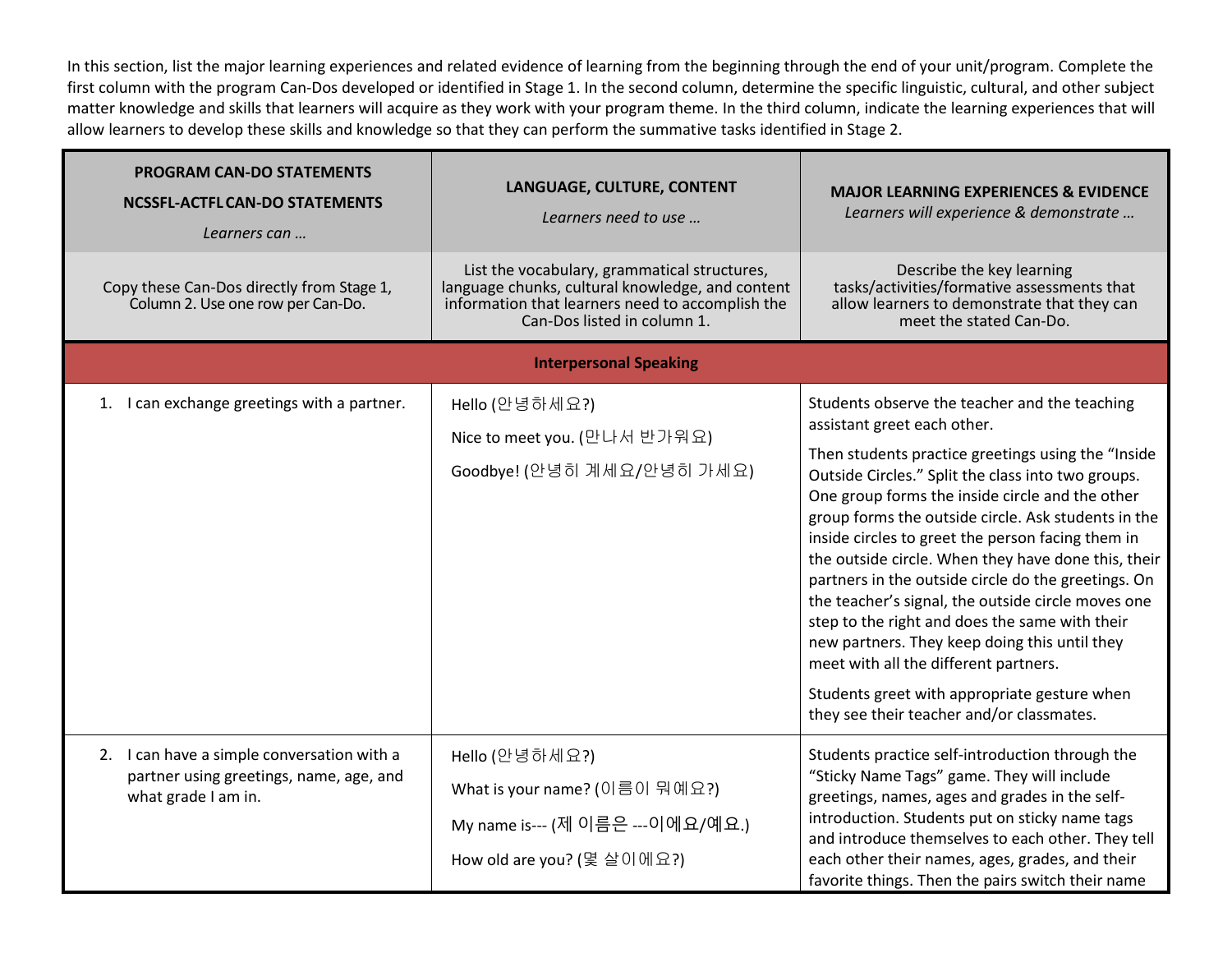|                                                                                                                     | 1 am ----years old. (저는 --- 살 이에요.)<br>What grade are you in? (몇 학년이에요?)<br>1 am (in) --- grade. (저는 ---학년이에요.)<br>If the name ends with consonant: use "이에요"<br>If the name ends with vowel: use "예요"<br>Native Korean numbers for age.<br>Sino-Korean numbers for grade.<br>Kindergartener (유치원생), first grade (일학년),<br>second grade (이학년)                                                                                                                                                                 | tags and switch partners and introduce<br>themselves to someone else. Students should<br>introduce themselves according to their<br>nametags, not their actual identities. They switch<br>3 more times and then students introduce<br>themselves to the whole group, according to their<br>name tag.                                                                                                                                                                                                                                                                                                           |
|---------------------------------------------------------------------------------------------------------------------|---------------------------------------------------------------------------------------------------------------------------------------------------------------------------------------------------------------------------------------------------------------------------------------------------------------------------------------------------------------------------------------------------------------------------------------------------------------------------------------------------------------|----------------------------------------------------------------------------------------------------------------------------------------------------------------------------------------------------------------------------------------------------------------------------------------------------------------------------------------------------------------------------------------------------------------------------------------------------------------------------------------------------------------------------------------------------------------------------------------------------------------|
| 3. I can ask and answer questions about the<br>objects in a picture or storybook in<br>phrases or simple sentences. | What is this? (이게 뭐예요?)<br>This is ---- (이건 ---이에요/예요)<br>Do you like ---? (---을/를 좋아해요?)<br>Yes, I like ---. (네, ---을/를 좋아해요.)<br>No, I don't like ---. (아니요, ---을/를 안<br>좋아해요.)<br>Names of the characters from the story:<br>Grandma, tiger, softshell turtle, chestnut, cow<br>dung, millstone, jige (a device for carrying things<br>on the back), straw mat (할머니, 호랑이, 자라,<br>알밤, 쇠똥, 멧돌, 지게, 멍석)<br>Names of things: village, red bean patch, big<br>water jar, furnace, river (마을, 팥밭, 물독,<br>아궁이,강물) | After students learn vocabulary from the<br>storybook, they find partners by the "Card<br>Grouping activity." The teacher prepares two sets<br>of cards: one with the pictures of objects from the<br>story and the other with the names of the objects.<br>Students walk around and find another person<br>who has the matching word or picture. Those two<br>students then form a pair.<br>Once they have found their partners, each pair is<br>given a copy of a scene from the storybook.<br>Students discuss with each other the objects in<br>the scene, what they are and if they like/dislike<br>them. |
| I can ask and answer questions about the<br>pictures in a storybook using descriptive<br>words.                     | How is the tiger? (호랑이가 어때요?)<br>The tiger is Hungry. (호랑이는 배고파요)<br>How is grandma? (할머니는 어때요?)<br>The grandma is scared. (할머니는 무서워요.)                                                                                                                                                                                                                                                                                                                                                                       | Pairs of students are given a paper with drawings<br>of characters from the story. One student points<br>to each character and ask questions, how is ----.<br>The other student answers the questions using<br>descriptive words, --- is ------. Students take turns<br>asking and answering questions.                                                                                                                                                                                                                                                                                                        |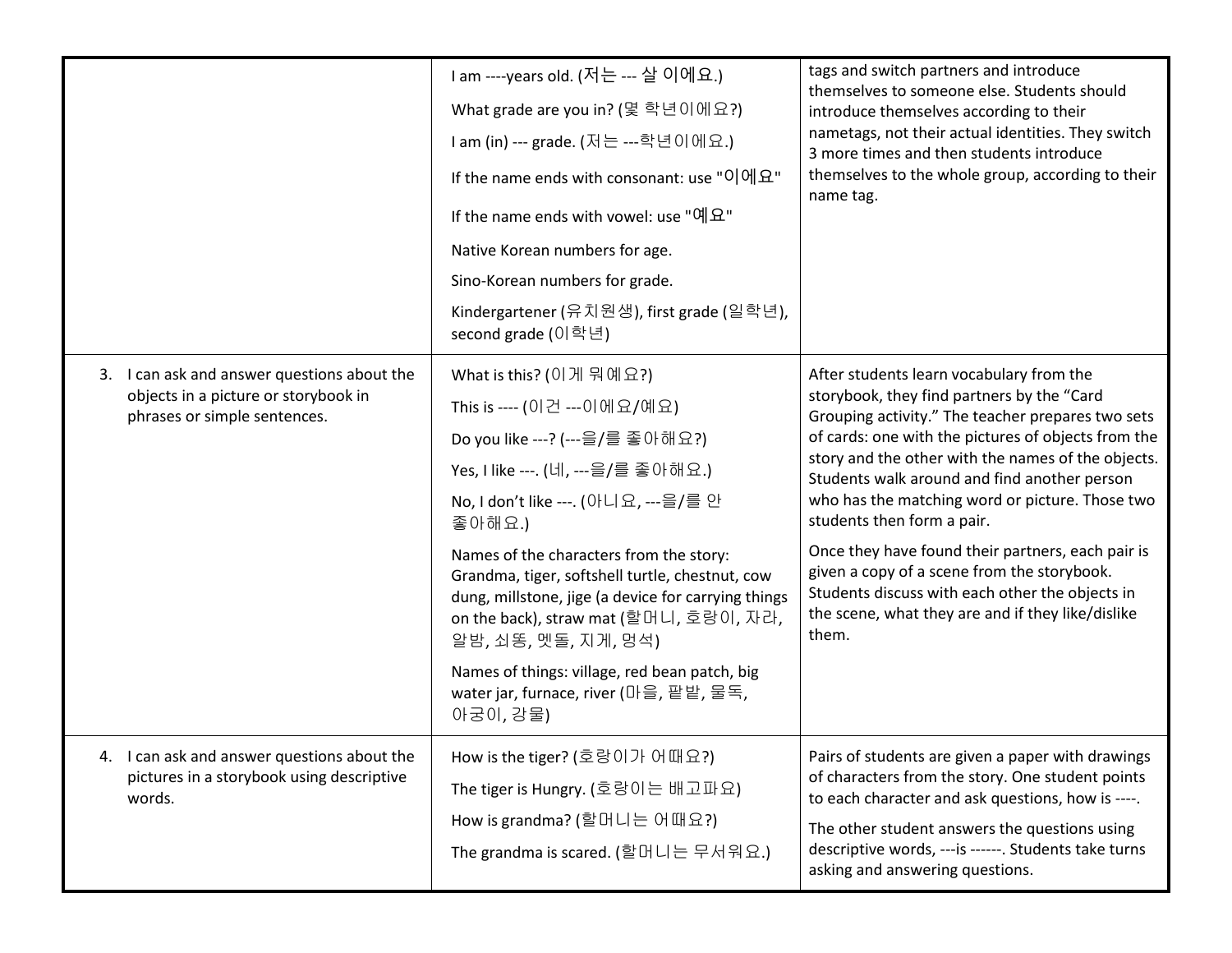|                                                                                                          | How is the chestnut? (알밤은 어때요?)<br>Chestnuts are cute. (알밤은 귀여워요.)<br>How is the furnace? (아궁이는 어때요?)<br>The furnace is hot. (아궁이는 뜨거워요.)<br>Hungry, scary, sad, cold, hot, funny, sad, happy<br>(배고파요, 무서워요, 귀여워요, 차가워요,<br>뜨거워요, 우스워요, 슬퍼요, 기뻐요)                                              |                                                                                                                                                                                                                                                                                                                                                                                                                                                                                                                  |
|----------------------------------------------------------------------------------------------------------|-------------------------------------------------------------------------------------------------------------------------------------------------------------------------------------------------------------------------------------------------------------------------------------------------|------------------------------------------------------------------------------------------------------------------------------------------------------------------------------------------------------------------------------------------------------------------------------------------------------------------------------------------------------------------------------------------------------------------------------------------------------------------------------------------------------------------|
| 5. I can ask and answer questions about<br>family members in phrases or simple<br>sentences.             | Who is this person? (이 사람은 누구예요?)<br>This is mom. $(210 \text{ m})$<br>Family terms: family, grandma, grandpa, mom,<br>dad, older sister for boys, older sister for girls,<br>older brother for boys, older brother for girls,<br>younger sibling (가족, 할머니, 할아버지, 엄마,<br>아빠, 누나, 언니, 형, 오빠, 동생) | Students make their "My Family" step books. They<br>draw the face of each family member and write<br>the family terms on each page. After making the<br>books, students talk with a partner about their<br>step books.<br>One student points and asks, "who is this<br>person?" and the other answers by naming the<br>role of the family member. They take turns asking<br>and answering the questions.                                                                                                         |
|                                                                                                          |                                                                                                                                                                                                                                                                                                 |                                                                                                                                                                                                                                                                                                                                                                                                                                                                                                                  |
|                                                                                                          | <b>Presentational Speaking</b>                                                                                                                                                                                                                                                                  |                                                                                                                                                                                                                                                                                                                                                                                                                                                                                                                  |
| 6. I can count to 31 and say how many red<br>beans I have and who has the most in<br>front of the class. | I have 29 red beans. (저는 팥이 스물 아홉개<br>있어요.)<br>Who has the most? (누가 제일 많아요?)<br>---has the most. (---이/가 제일 많아요.)<br>The most: 제일<br>Native Korean numbers for counting<br>10, 20, 30, 31 (열, 스물, 서른, 서른 하나)                                                                                   | Students are given small plates, and cups filled<br>with red beans. Students count and transfer the<br>red beans from the cups to the plates. The<br>teacher prepares cups with different numbers of<br>red beans and just one contains the biggest<br>number, 31. When the students finish counting<br>the red beans, they write their names under the<br>corresponding number on a chart. Then, looking<br>at the chart, students take turns and present how<br>many they have and who has the most red beans. |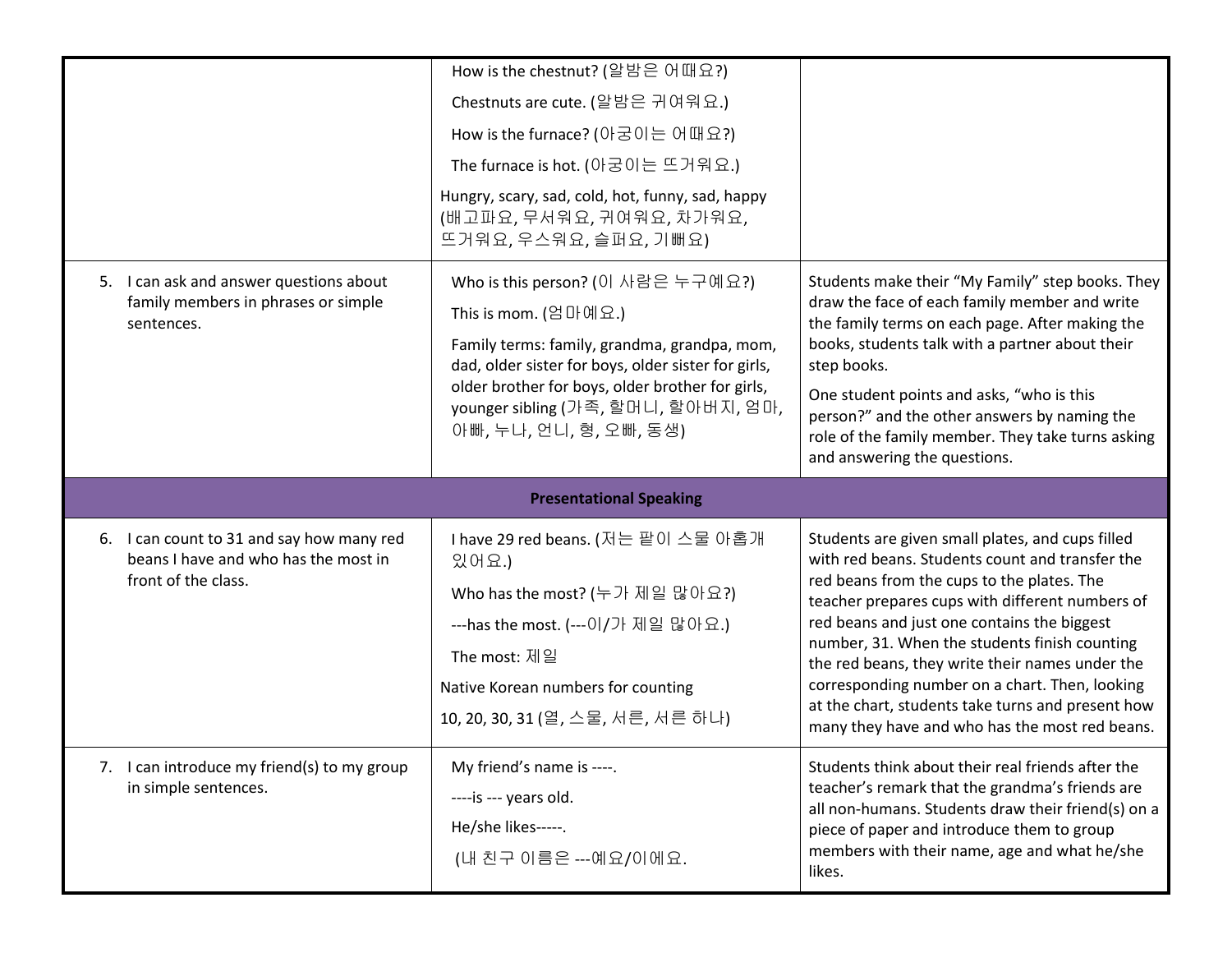|                                                                                      | ---은/는 ---살 이에요.                                                                                                      |                                                                                                                                                               |  |
|--------------------------------------------------------------------------------------|-----------------------------------------------------------------------------------------------------------------------|---------------------------------------------------------------------------------------------------------------------------------------------------------------|--|
|                                                                                      | ----는 ----- 을/를 좋아해요.)                                                                                                |                                                                                                                                                               |  |
|                                                                                      |                                                                                                                       |                                                                                                                                                               |  |
| 8. I can draw my favorite dish and explain<br>my drawing to the group.               | Grandma's favorite dish is Patjuk. (할머니가<br>제일 좋아하는 음식은 팥죽이에요.)                                                       | Teacher reminds students that the Granny's<br>favorite food is Patjuk (the red bean porridge).                                                                |  |
|                                                                                      | My favorite food is --- (내가 제일 좋아하는<br>음식은 ---예요/이에요)                                                                 | Students draw their favorite dish on a paper and<br>tell the group what their favorite dish is, if it is<br>delicious, and one or two main ingredients in the |  |
|                                                                                      | --- is delicious/ not delicious (---은/는<br>맛있어요/맛없어요)                                                                 | food.<br>Students use the ingredient chart that the teacher                                                                                                   |  |
|                                                                                      | There is (ingredient) in (name of food). (---에 ---<br>이/가 있어요.)                                                       | has posted on the board.                                                                                                                                      |  |
| 9. I can tell what objects are in which section<br>of the house to my group members. | There is a bed in the bedroom (방에 침대가<br>있어요.)                                                                        | Each student is given an outline drawing of a<br>house that is divided into sections of bedrooms,                                                             |  |
|                                                                                      | Bedroom, kitchen, living room, bathroom,                                                                              | kitchen, living room, bathroom, garage, and yard.                                                                                                             |  |
|                                                                                      | garage, yard (방, 부엌, 거실, 목욕탕, 차고,<br>마당)                                                                              | Students draw and label 2 objects in each section<br>of the house.                                                                                            |  |
|                                                                                      | Bed, closet, table, stove, sofa, television, bath<br>tub, stool, tooth paste, tooth brush, car, junk,<br>tree, flower | Students tell what they have in each section of<br>their house to group members.                                                                              |  |
|                                                                                      | (침대, 옷장, 테이블, 스토브, 소파, 텔레비젼,<br>욕조, 변기, 치약, 칫솔, 차, 쓰레기, 나무, 꽃)                                                        |                                                                                                                                                               |  |
| 10. I can tell the whole group who is where                                          | (My) Mom cooks in the kitchen.                                                                                        | After students practice family member words,                                                                                                                  |  |
| and doing what, using the words for the                                              | 엄마는 부엌에서 요리해요.                                                                                                        | parts of the house, and action words, they are                                                                                                                |  |
| different family members, the different<br>sections of my house and different action | (My) Dad reads in the living room.                                                                                    | given an outline diagram of a house. Students put<br>different family members in the different sections                                                       |  |
| words.                                                                               | 아빠는 거실에서 책을 읽어요.                                                                                                      | of their house and different action words in the                                                                                                              |  |
|                                                                                      | (My) Older sister sleeps in the bedroom.                                                                              | diagram.                                                                                                                                                      |  |
|                                                                                      | 언니/누나는 방에서 자요.                                                                                                        | Finally, students present to the whole group who                                                                                                              |  |
|                                                                                      |                                                                                                                       | is where and doing what, using the words for the<br>different family members, the different sections                                                          |  |
|                                                                                      | (My) Older brother is cleaning the garage.                                                                            | of their house and different action words.                                                                                                                    |  |
|                                                                                      | 오빠/형은 차고에서 청소해요.                                                                                                      |                                                                                                                                                               |  |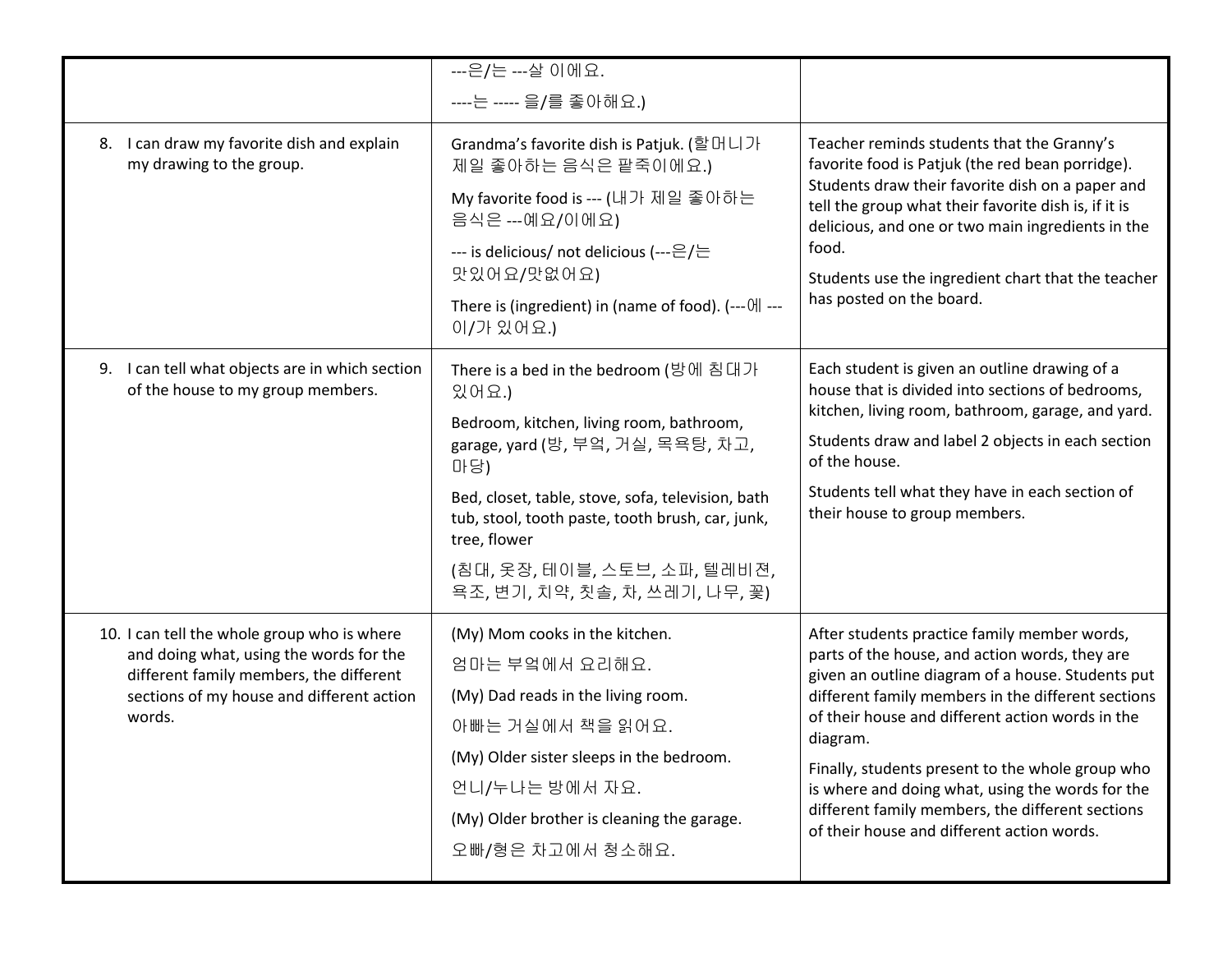|                                                                                                                                     | (My) Younger sibling plays in the yard.<br>동생은 마당에서 놀아요.<br>To make, to cook, to read, to sleep, to clean, to<br>play, to eat, to drink, to watch (만들어요,<br>요리해요, 읽어요, 자요, 청소해요, 놀아요,<br>먹어요, 마셔요, 봐요)<br><b>Presentational Writing</b>                               |                                                                                                                                                                                                                                                                                                   |
|-------------------------------------------------------------------------------------------------------------------------------------|-----------------------------------------------------------------------------------------------------------------------------------------------------------------------------------------------------------------------------------------------------------------------|---------------------------------------------------------------------------------------------------------------------------------------------------------------------------------------------------------------------------------------------------------------------------------------------------|
| 11. I can write simple phrases about myself<br>on a leaf for a class name tree.                                                     | Name<br>Age: 5살, 6살, 7살, 8살<br>I like---                                                                                                                                                                                                                              | The teacher prepares a big tree trunk and tree<br>leaves with construction paper.<br>Each student writes his/her name, age, and what<br>he/she likes on a leaf. After writing simple<br>information on the leaves, students create a<br>"Class Name Tree" by putting their leaves on the<br>tree. |
| 12. I can describe a person's attire with three<br>sentences, using colors and correct<br>clothing vocabulary.                      | She is wearing a red dress.<br>She is wearing yellow shoes.<br>She is wearing a blue hat.<br>To wear for clothes: 입어요<br>To wear for shoes/socks: 신어요<br>To wear for caps/hats: 써요<br>Clothes, dress, shoes, socks, hat, pants, skirt<br>(옷, 드레스, 신발, 양말, 모자, 바지, 치마) | Students do a collage to show a person's fashion<br>by cutting out pictures from old fashion<br>magazines.<br>After finishing the collage, students write 3<br>sentences about what the person is wearing, using<br>the correct clothing vocabulary.                                              |
| 13. I can write in the correct column of a T-<br>chart the names of places around me and<br>the names of places around the grandma. | There is ---- (---이/가 있어요.)<br>The places around the grandma: mountain, field,<br>grandma's house, red bean patch, river, tiger's<br>den (산, 들, 할머니 집, 팥밭, 강, 호랑이 굴)                                                                                                  | The Teacher prepares a T-Chart with one side<br>labeled as "grandma" and the other side labeled<br>as "me."<br>Students then write what kinds of places are<br>around the grandma and what kinds of places are                                                                                    |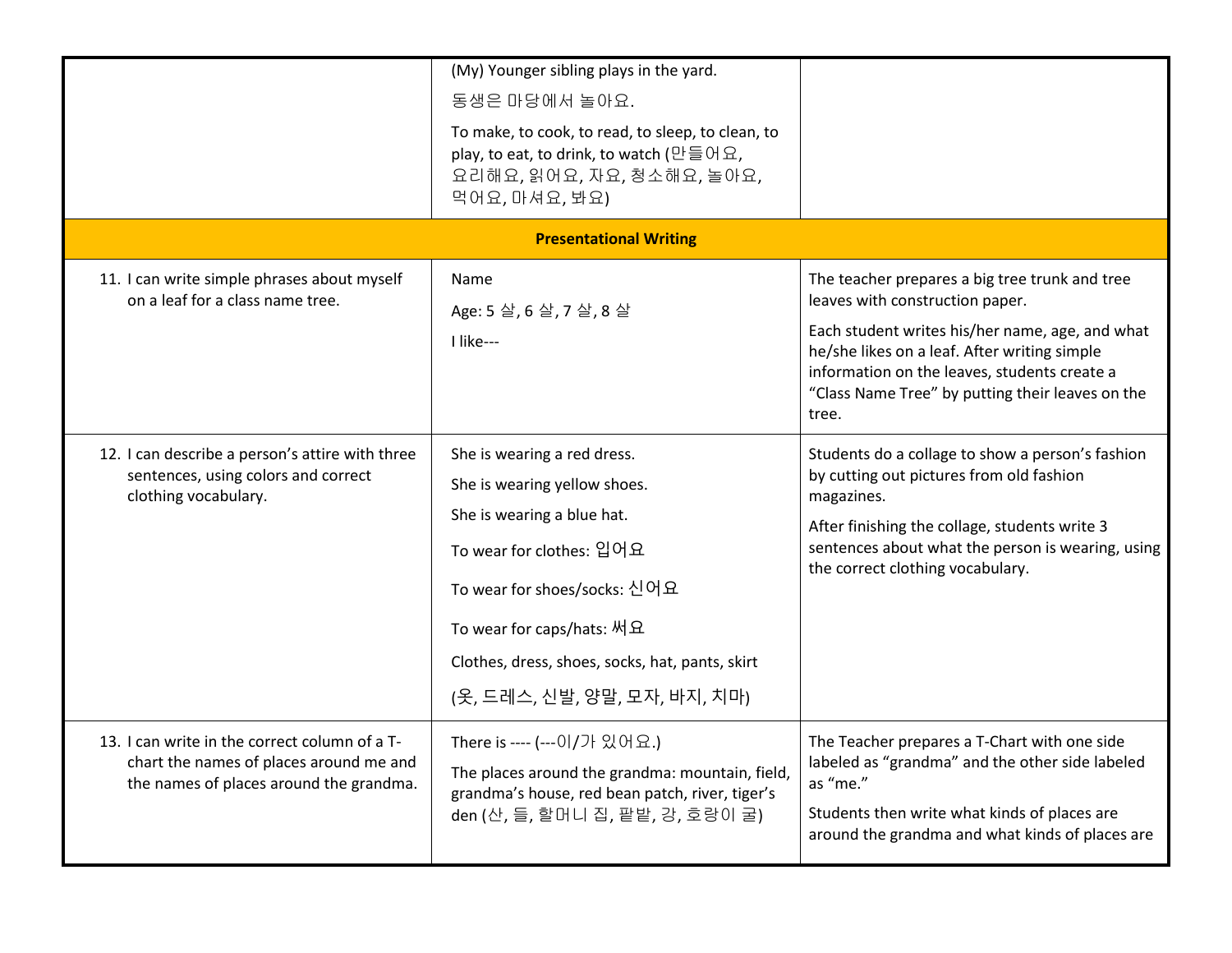|                                                                                                                                                          | The places around me: school, houses, field,<br>store, library, bakery, or swimming pool (학교,<br>집, 가게, 도서관, 빵집, 수영장)                                                                                                                                                                                                           | around themselves. Students use the format,<br>"there is --- (---이/가 있어요.)"                                                                                                                                                                                                                                                |
|----------------------------------------------------------------------------------------------------------------------------------------------------------|---------------------------------------------------------------------------------------------------------------------------------------------------------------------------------------------------------------------------------------------------------------------------------------------------------------------------------|----------------------------------------------------------------------------------------------------------------------------------------------------------------------------------------------------------------------------------------------------------------------------------------------------------------------------|
| 14. I can write who is where, using the words<br>for the different family members and the<br>different sections of my house.                             | Mom is in the kitchen.<br>Dad is in the living room.<br>Older sister is in the bedroom.<br>Older brother is in the garage.<br>Younger sister is in the bathroom.<br>Younger brother is in the yard.                                                                                                                             | After learning the family member words and the<br>names of the sections of their houses, students<br>practice writing sentences. Students log on to<br>storyboardthat.com and make different scenes for<br>the different sections of their house, filling in the<br>bubbles with the sentences, "who is where."            |
| <b>Interpretive Listening</b>                                                                                                                            |                                                                                                                                                                                                                                                                                                                                 |                                                                                                                                                                                                                                                                                                                            |
| 15. I can recognize and understand words and<br>phrases describing the colors of objects.                                                                | Red bean, blue river, yellow shoes, green soft-<br>shell turtle, brown cow dung, black furnace,<br>white Han-bok (Korean costume), grey millstone<br>(빨간색 팥, 파란색 강물, 노란색 신발, 초록색<br>자라, 고동색 쇠똥, 까만색 아궁이, 하얀색<br>한복, 회색 멧돌)<br>Red, blue, yellow, green, brown, black, white,<br>grey (빨간색, 파란색, 노란색, 초록색, 고동색,<br>까만색, 하얀색, 회색) | Students are given a bag with descriptive words in<br>it. They take out the cards and display them on<br>their desks. When the teacher says the colors and<br>names of the objects, the students hold up the<br>cards with the correct color and object.                                                                   |
| 16. I can understand with the help of pictures<br>and videos, oral explanations of why<br>Korean people eat red bean porridge on<br>the winter solstice. | The monster runs away when it sees the color<br>red. We share it with our neighbor.<br>(귀신이 빨간색을 보면 도망가요. 이웃과<br>나누어 먹어요.)<br>Winter solstice, red bean porridge, neighbor,<br>monster, share (동지, 팥죽, 이웃, 귀신, 나누어<br>먹어요)                                                                                                      | The teacher shows pictures of patjuk (red bean<br>porridge) and the video, "맛있는 동지 팥죽을<br>먹어봐요 (Try delicious solstice red bean<br>porridge)." After watching the video, students<br>showcase their understanding of why Koreans eat<br>patjuk on the winter solstice by drawing the<br>scenes that represent the reasons. |
| 17. I can understand with the help of pictures<br>and my teacher's explanation, the story of<br>"the Red Bean Porridge Granny and the<br>Tiger."         | Where is----? (---은/는 어디에 있어요?)<br>Names of the characters from the story:<br>Grandma, tiger, softshell turtle, chestnut, cow<br>dung, millstone, jige (a device for carrying things                                                                                                                                            | The teacher reads the book, "the Red Bean<br>Porridge Granny and the Tiger." The teacher stops<br>at times to show the pictures, to repeat the                                                                                                                                                                             |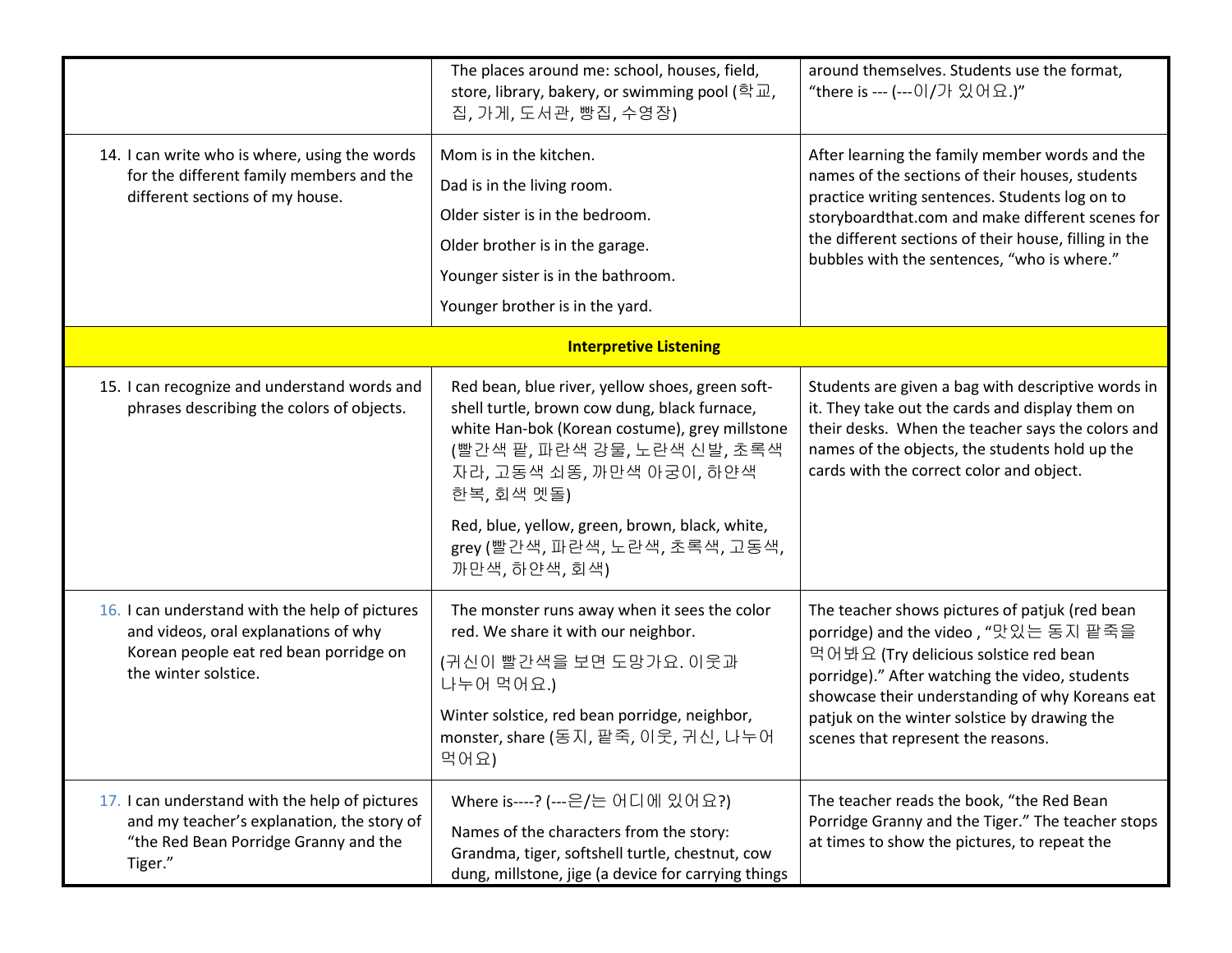|                                                                                                                                 | on the back), straw mat (할머니, 호랑이, 자라,<br>알밤, 쇠똥, 멧돌, 지게, 멍석)<br>Names of things: village, red bean patch, big<br>water jar, furnace, river (마을, 팥밭, 물독,<br>아궁이,강물)                                                                                                 | words, phrases, or sentences and explains the<br>scenes.<br>After listening to the story, students break into<br>groups of 4. The teacher gives 4 sequential<br>pictures of the story to each group. Group<br>members then figure out the sequence and put<br>them in order.<br>Then the teacher says the names of the<br>objects/characters and the students point to the                                                                                                                                                                                                  |
|---------------------------------------------------------------------------------------------------------------------------------|---------------------------------------------------------------------------------------------------------------------------------------------------------------------------------------------------------------------------------------------------------------------|-----------------------------------------------------------------------------------------------------------------------------------------------------------------------------------------------------------------------------------------------------------------------------------------------------------------------------------------------------------------------------------------------------------------------------------------------------------------------------------------------------------------------------------------------------------------------------|
| 18. I can recognize some words, phrases, or<br>sentences when my teacher reads<br>sentences about grandma's attire and<br>ours. | What are you wearing? (무엇을 입었어요?)<br>Grandma (Halmoni) is wearing hanbok.<br>(할머니는 한복을 입었어요.)<br>Grandma is wearing rubber shoes. (할머니는<br>고무신을 신었어요.)<br>I am wearing T-shirts and pants. (저는<br>티셔츠하고 바지를 입었어요.)<br>I am wearing sneakers. (저는 운동화를<br>신었어요.)     | matching pictures.<br>The teacher shows the pictures of grandma and<br>asks students to look at the clothes she is wearing<br>and the clothes they are wearing.<br>The teacher then explains the differences in<br>simple sentences.<br>Then the teacher hands out worksheets with a<br>chart with two columns: one column is for<br>"Grandma" and the other is for "Me." Under the<br>column, there are various pictures that represent<br>the attire of the grandma and that of the<br>students. Students listen to the teacher and circle<br>the corresponding pictures. |
| 19. I can recognize some words, phrases, or<br>sentences when my teacher says who<br>lives where.                               | Where do you live? (어디에서 살아요?)<br>Grandma lives in the straw house. (할머니는<br>초가집에서 살아요.)<br>Grandma lives on the mountain. (할머니는<br>산에서 살아요.)<br>I live in an apartment. (저는 아파트에서<br>살아요.)<br>I live in a house. (저는 집에서 살아요.)<br>Tive in Seattle. (저는 시애틀에서 살아요.) | The teacher demonstrates how to say "I live in"<br>and asks each student to say where they live.<br>The teacher hands out worksheets with the<br>pictures of grandma and "me" on the left side,<br>and the pictures of places on the right side. When<br>the teacher reads sentences that describe the<br>places where grandma and the students live,<br>students draw connecting lines between the<br>appropriate place and person.                                                                                                                                        |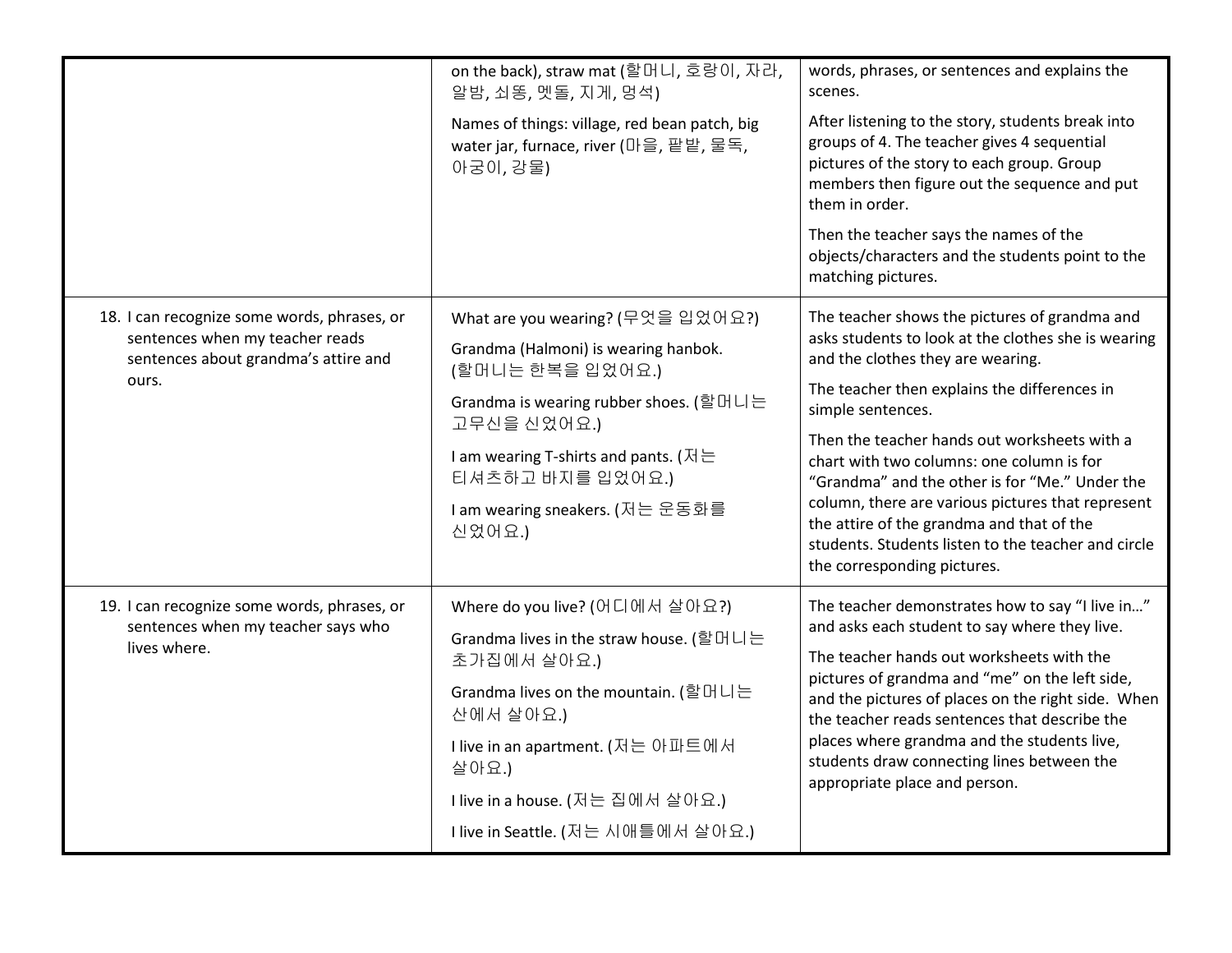| 20. I can recognize words, phrases, or<br>sentences about houses, family members,<br>and simple actions.                                                          | The grandma makes Patjuk (red bean porridge)<br>in the kitchen.<br>할머니는 부엌에서 팥죽을 만들어요.                                                                                                                                                                                                        | After the teacher introduces new verbs and<br>sentences, each student is given a bag of small<br>cards with pictures of family members, parts of<br>the house, and actions.<br>When the teacher reads the sentences, students<br>select three cards in order to represent each<br>sentence the teacher is reading. The three<br>selected cards include one for a family member,<br>one for a part of the house, and one for the<br>action. |  |  |
|-------------------------------------------------------------------------------------------------------------------------------------------------------------------|-----------------------------------------------------------------------------------------------------------------------------------------------------------------------------------------------------------------------------------------------------------------------------------------------|--------------------------------------------------------------------------------------------------------------------------------------------------------------------------------------------------------------------------------------------------------------------------------------------------------------------------------------------------------------------------------------------------------------------------------------------|--|--|
| <b>Interpretive Reading</b>                                                                                                                                       |                                                                                                                                                                                                                                                                                               |                                                                                                                                                                                                                                                                                                                                                                                                                                            |  |  |
| 21. I can read sentences describing the four<br>seasons in simple sentences.                                                                                      | Winter is cold. (겨울은 추워요.)<br>The grandma is cold (할머니는 추워요.)<br>4 seasons (봄, 여름, 가을, 겨울)<br>Warm, hot, cool, cold (따뜻해요, 더워요,<br>추워요, 시원해요)                                                                                                                                                 | Each student will be given a graphic organizer<br>divided into four sections representing each of the<br>four seasons. The teacher will show the students<br>cards with the seasons written on them. Students<br>will read the words and draw the corresponding<br>pictures or scenes in the sections.                                                                                                                                     |  |  |
| 22. I can recognize the names of places and<br>match them with the correct pictures.                                                                              | There is ---- (---이/가 있어요.)<br>The places around the grandma: mountain, field,<br>grandma's house, red bean patch, river, tiger's<br>den (산, 들, 할머니 집, 팥밭, 강, 호랑이 굴)<br>The places around me: school, houses, field,<br>store, library, bakery, or swimming pool (학교,<br>집, 가게, 도서관, 빵집, 수영장) | Students are divided into 2 groups and draw one<br>village and one city: one group draws a village<br>with the places around the grandma. The other<br>group draws a city/town with the places around<br>the students.<br>Then the teacher gives the students several sticky<br>notes with the names of places. Students read the<br>notes and put them on the right drawing and in<br>the right places.                                   |  |  |
| 23. I can read the names of foods on sticky<br>notes and put the notes in the like<br>section, don't-like section, or in the<br>middle section of a Venn Diagram. | Like/ don't like (좋아해요/안 좋아해요)<br>Gimbab, bibimbab, bul-go-gi, pizza, hamburger,<br>patjuk, carrot, broccoli, cabbage, radish,<br>cucumber, squash, onion, meat (김밥, 비빔밥,<br>불고기, 피자, 햄버거, 팥죽, 당근, 브로콜리,<br>배추, 무우, 오이, 호박, 고기)                                                               | After the students learn the names of foods, the<br>teacher posts or draws a big Venn Diagram on the<br>board. Then students are given sticky notes with<br>the names of food written on them. Students read<br>the names of the foods and put them in the "like"<br>section or the "don't like" section of the diagram.                                                                                                                   |  |  |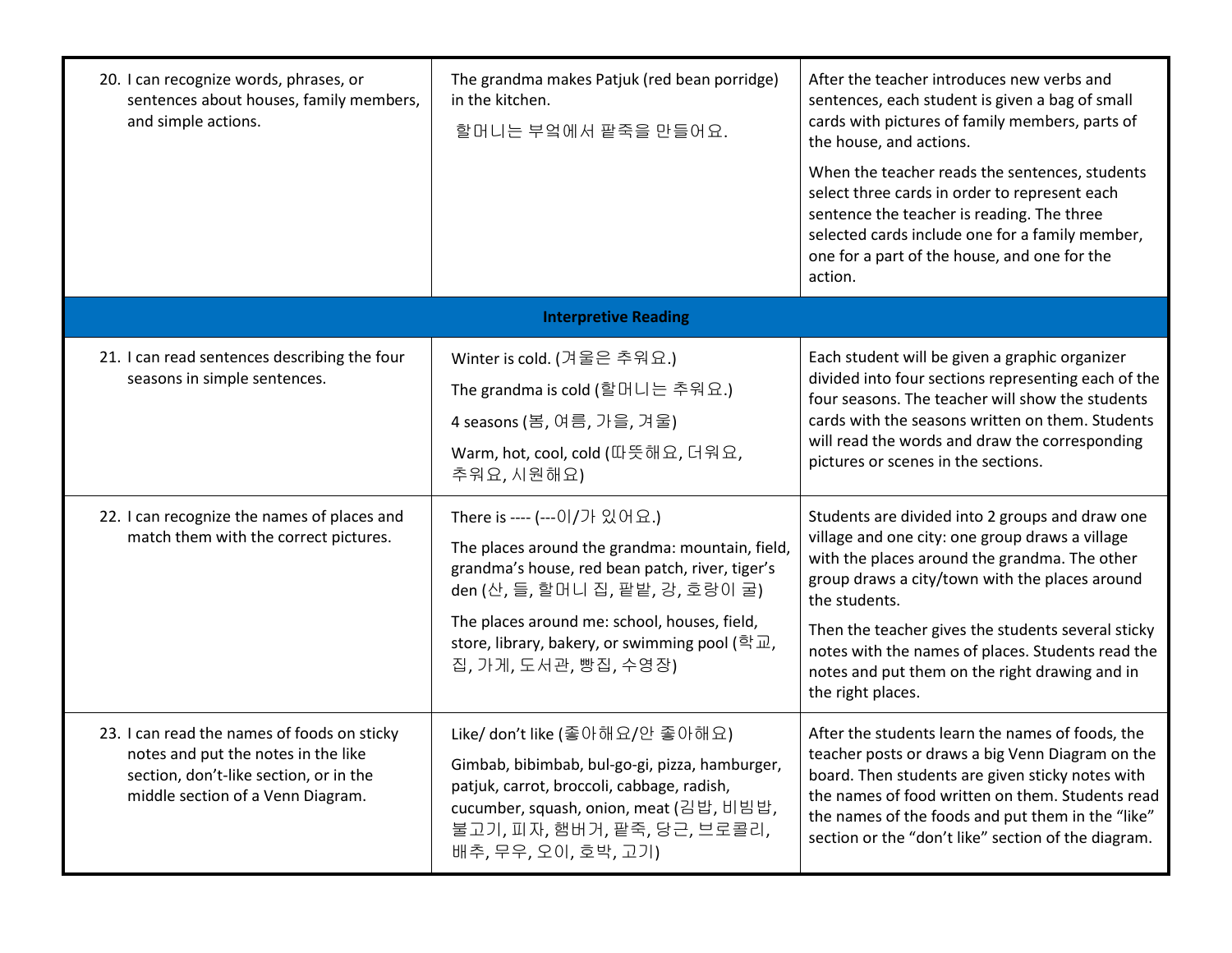|                                                                                           |                                                                                                                                                                                                                                                                                                                                     | They may put them in the middle section if they<br>are neutral about a food.                                                                                                                                                                                                                                                                                                       |
|-------------------------------------------------------------------------------------------|-------------------------------------------------------------------------------------------------------------------------------------------------------------------------------------------------------------------------------------------------------------------------------------------------------------------------------------|------------------------------------------------------------------------------------------------------------------------------------------------------------------------------------------------------------------------------------------------------------------------------------------------------------------------------------------------------------------------------------|
| 24. I can recognize, from the video screen, the<br>words and phrases that I have learned. | Names of the characters from the story:<br>Grandma, tiger, softshell turtle, chestnut, cow<br>dung, millstone, jige (a device for carrying things<br>on the back), straw mat (할머니, 호랑이, 자라,<br>알밤, 쇠똥, 멧돌, 지게, 멍석)<br>Names of things: mountain, village, red bean<br>patch, big water jar, furnace, river (산, 마을,<br>팥밭,물독,아궁이,강물) | The teacher shows the video, "the Red Bean<br>Porridge Granny and the Tiger." The teacher<br>sometimes points out the words, phrases, or<br>sentences that the students have learned.<br>The teacher prepares bags with 10 different<br>sentence strips that represent what happened in<br>the story. Each student reads the sentence strips<br>and puts them in the proper order. |

#### **Materials & Other Resources**

Describe the primary resources that you plan to use for the program. Be specific so that these resources can be shared with other programs.

 Jong-i-jup-gi (origami) papers Colored copy papers Large papers for posters and graphic organizers Outline drawings of several different folk paintings Number chart on the wall (0-31) Pictures of story characters on the wall Felt board with various vegetables and fruits Various food pictures Pictures of Korean traditional houses and American houses Alphabet magnets Color chart on the wall Chopsticks, small plates, and cups with red beans Making cartoon website[: http://www.storyboardthat.com/](http://www.storyboardthat.com/) Music video " 가나다송 (Ga-Na-Da Song)" [https://www.youtube.com/watch?v=m0\\_1HVYpFOU](https://www.youtube.com/watch?v=m0_1HVYpFOU)